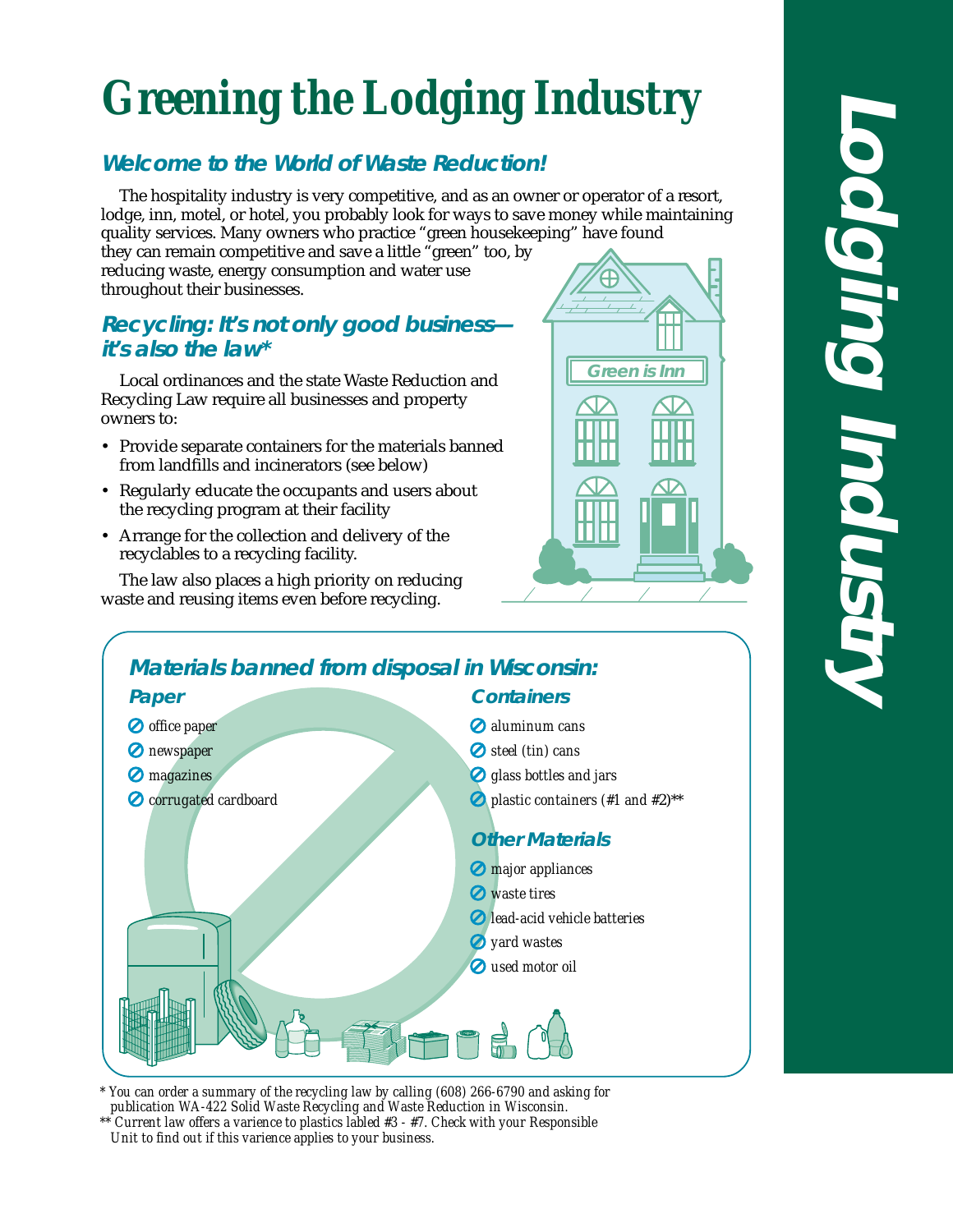# **Now that you know what to recycle, how do you go about doing it?**

#### **STEP 1: Work with your hauler to get started**

You probably already have a solid waste contract with a hauler. Does it include recycling services? Get a list of what is accepted for recycling. Work closely with your hauler to identify collection methods, frequency of collection, container needs, and costs for collecting recyclables and trash. Discuss potential recycling contamination problems and solutions. Consider all items that you might need to dispose of, including appliances, furniture, kitchen grease, florescent bulbs, etc. By recycling, you can reduce your overall solid waste disposal costs.

#### **STEP 2: Establish your recycling collection program**

You may decide to put a container for recyclables in each guest room, and have another can for garbage. Label them clearly.



In many cases, guests can mix recyclables like cans and bottles with each other in the recycling container with few problems since rooms are serviced daily. Remind guests that it takes no more time to put an item in a recycling bin than it takes to put it in a garbage can!

Put recycling containers in these areas: the lobby or other common areas; vending areas; any food preparation areas; housekeeping closets; the pool or

recreation area; conference rooms and offices; and in maintenance buildings and grounds. There are many attractive and functional containers on the market.





DNR has several free publications that describe how to set up a recycling collection program in detail. See "Resources for Lodging Operators" in this flyer for information about how to order them.

#### **STEP 3: Train your employees to practice good habits at work**

Help your staff incorporate waste reduction and recycling habits into their daily responsibilities. Teach your employees the importance of keeping recyclables separate from garbage to minimize contamination of the recyclables. Incorporate this training into their general employee orientation. On-going education is the key to overcome contamination and insure employee cooperation.

Form a committee made of staff from housekeeping, administration, maintenance, and other areas to develop and maintain your program. Solicit ideas from your employees for additional ways to recycle and reduce waste.



#### **STEP 4: Educate your guests**

Give guests a flyer that describes your recycling and waste reduction programs when they check in.

Put informational table tents that describe your recycling and waste reduction program in each guest room. Pre-printed table tents, like the one pictured, can be ordered for a small fee from the "Green" Hotels Association (see "Resources for Lodging Operators" for address). Or, you can make your own and have them printed locally. Laminated tents will last longer.

Recycling is one step you can take to make your business more "green," but if you really want to save resources and more of that other "green stuff," practice waste reduction. Here are some tips that have worked in large and small resorts, lodges, motels, and hotels.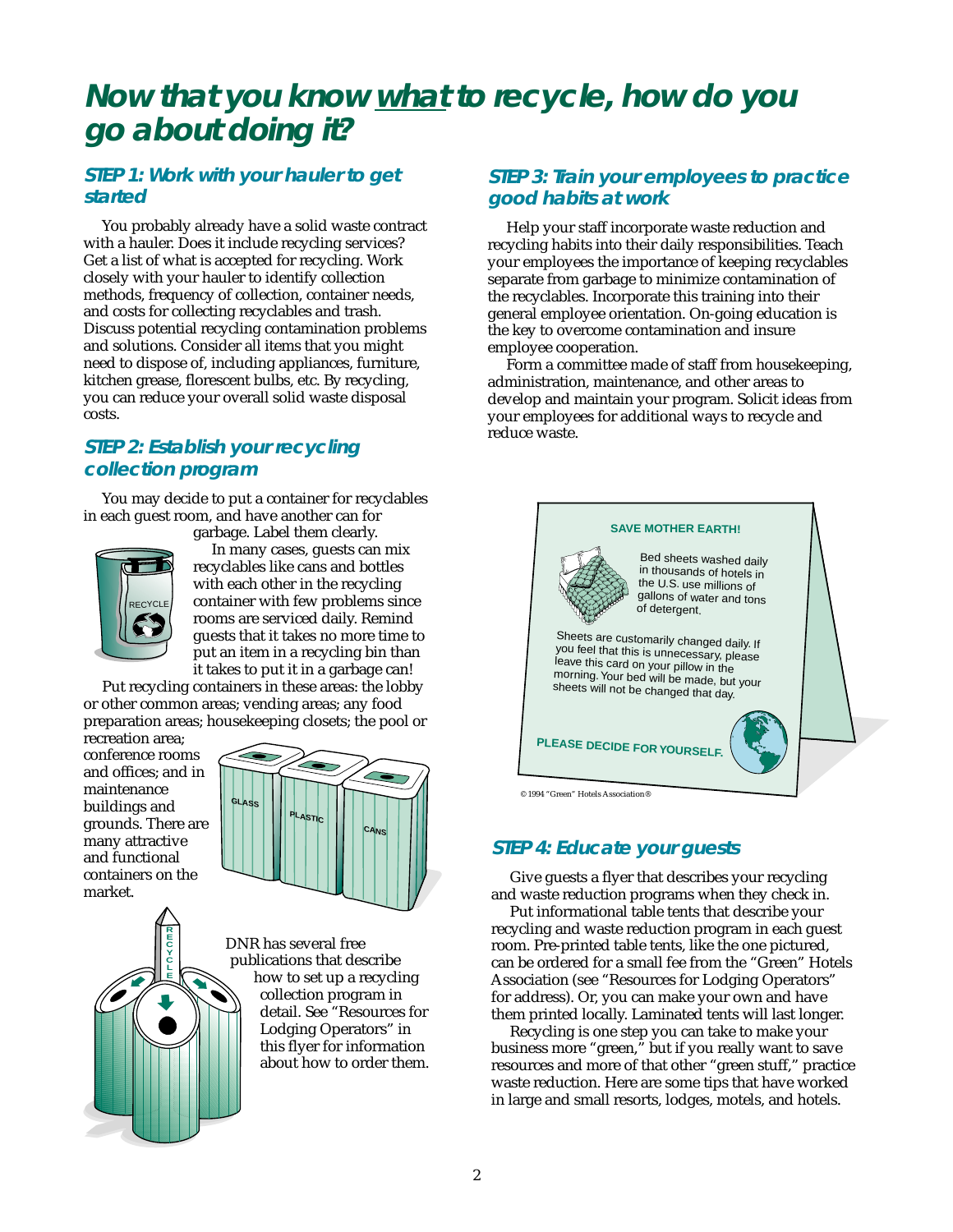# **Waste Reduction Tips for Guest Rooms**

#### **Reduce Solid Waste**

- Substitute refillable liquid soap dispensers for individually-wrapped bar soaps in bathrooms. Though the initial expense for these dispensers may seem high, you will realize a quick return on your investment. Refills and items purchased in bulk are usually less expensive and generate less waste than individual containers.
- If you continue to use bar soap, donate partiallyused bars to day care centers, senior centers, shelters, churches, etc., instead of throwing them away.
- Substitute washable drinking glasses for disposable glasses if you have dishwashing capabilities. It is cheaper to wash and reuse them than to purchase disposable ones and pay to have them hauled away as garbage.
- Take hangers left in guest rooms to dry cleaners or laundromats for reuse. Bring other reusable items left in rooms to resale stores when appropriate.
- When remodeling, give reusable furniture, bedding, carpet, fixtures, etc., to resale stores or donate items to community groups like day care centers, shelters, or churches. Get a receipt for tax deductions.
- Instead of putting a complimentary newspaper in each room, encourage guests to pick up a free copy in the lobby if they want one.

## **Reduce Energy Waste**

- Replace standard light bulbs with energy efficient compact fluorescent bulbs. These bulbs cost more initially—about \$15 each—but pay for themselves over time since they last much longer and use about one-quarter of the electricity of an incandescent. Using long-lasting bulbs also reduces labor costs since you don't have to change them as often.
- Compact florescent bulbs are found in most hardware stores. See "Resources for Lodging Operators" for other sources.

#### **Reduce Water Waste**

- Repair all water leaks immediately!
- Install a water-saving toilet dam in the toilet tank. Toilet dams, available at hardware stores, can save about one-third of the water commonly used per flush with no change in effectiveness.
- When remodelling bathrooms or replacing broken toilets, install standard low-flush toilets that use only 1.5 gallons per flush.
- Install low flow water aerators in shower heads and sink faucets. These inexpensive items, commonly found in hardware stores, incorporate air into the water flow. Each shower uses 25-50% less water, yet supplies the same amount of pressure in the spray. Aerators also save energy since less hot water is used.
- Encourage guests to leave sheets on the bed during their stay instead of having them changed every day. This reduces the amount of laundry you have to do, saving water, soap, energy, time and money!
- Encourage guests to take new towels only when they really need them. Remind them to leave dirty towels

#### **Wisconsin Case Study Arbor House, an Environmental Inn**

Arbor House is an eight-room inn in Madison located across from the University of Wisconsin Arboretum. It was built as a model inn to demonstrate environmentallyfriendly alternatives in architecture, interior design, energy and water efficiency, landscaping, and operations.

The inn contains the following elements:

- Timber frame, arbors, and flooring are made of recycled 100-year-old Douglas fir reclaimed from a demolished building
- Exterior walls are made of 80% recycled wood and concrete
- Bathroom and floor tiles are made of recycled post-consumer glass
- Active solar hot water heater
- Passive solar design maximizes use of shade trees
- Low flow water devices used throughout the building
- Energy-efficient lighting fixtures used throughout the building
- Non-toxic paints and finishes in all rooms
- Organic cotton towels and linens and organic cotton/wool mattresses in the guest rooms
- Non-toxic cleaning products
- Environmental resource center on site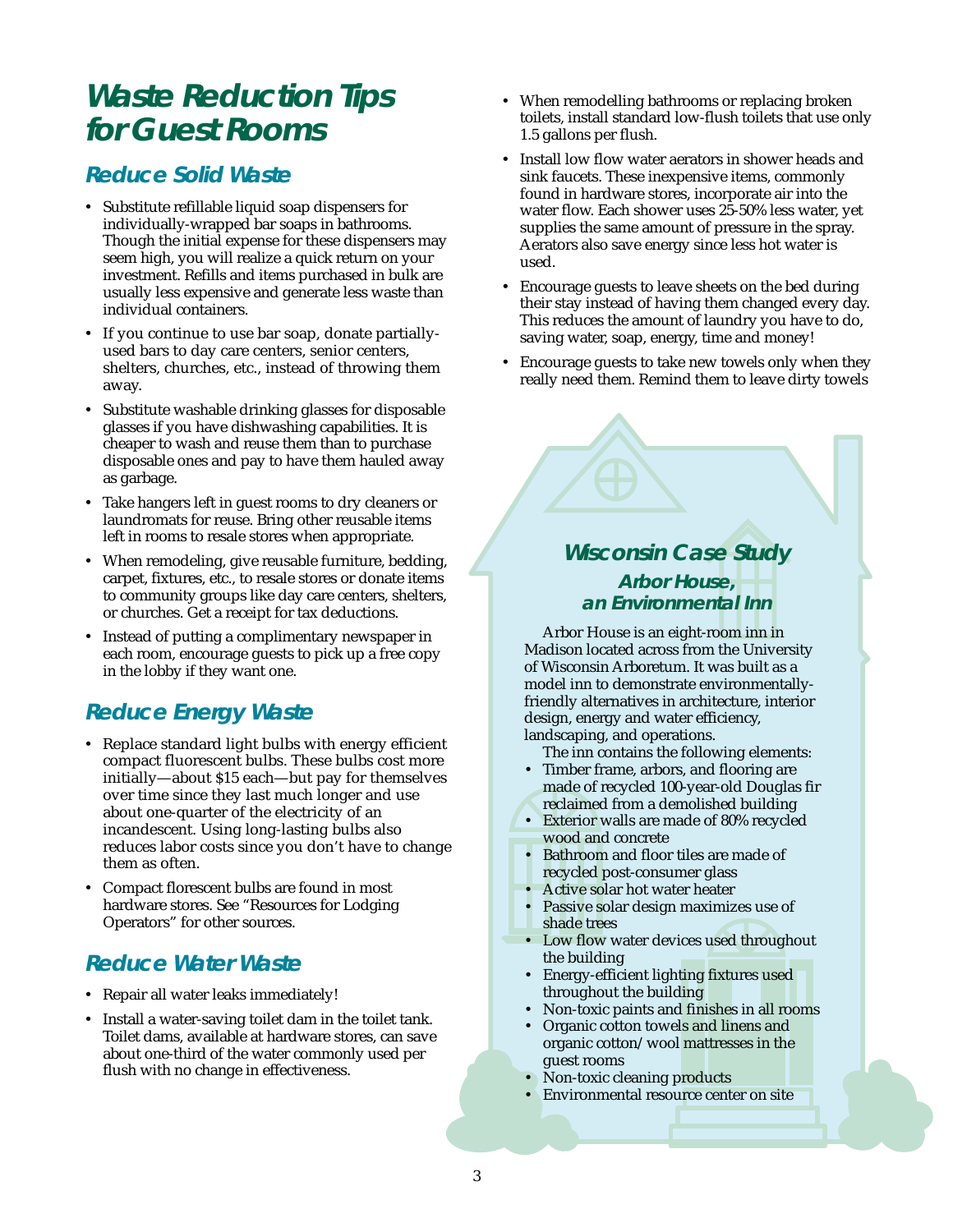

# **Reduce Waste in Other Areas**

- Use linen hand towels on a continuous roll instead of paper towels in the employee, dining and lobby restrooms.
- Cut up old linens and use them as cleaning rags. Or, donate slightly-worn linens and towels to community groups or shelters for reuse.
- Replace old appliances with newer, energyefficient appliances. Recycle the old one, of course!
- Buy products you use regularly in bulk whenever possible.
- Use rechargeable batteries in pagers, cell phones, etc. Recharging units and batteries are available in hardware and discount stores. Check with your suppliers for information on how to recycle the used batteries that eventually wear out.
- Put reusable dishes, mugs, and glassware at your continental breakfast table.
- Encourage employees to use reusable mugs and glasses for coffee breaks instead of disposable cups.



## **Less waste in the office**

- Minimize paper use by copying on both sides of your paper, or use the blank back sides as scratch paper.
- Use refillable toner cartridges instead of disposable ones in your copier and computer printers. Your local office supply store can help you locate companies that service refillable cartridges.
- Buy recycled products whenever possible. Ask your suppliers or shop at discount stores for items like recycled toilet paper, fax, copier, notepaper and computer paper; garbage can liners, pillows, carpets and carpet pads made of recycled plastic soda bottles; landscape edging made of plastic food containers; picnic tables, benches, and parking stops made of plastic milk jugs; and construction materials like recycled ceiling tiles, insulation, and floor mats.
- Remove your name from unwanted mailing lists by calling the 800 phone numbers on catalogs. Or, send your name and your business' name to: Mail Preferences Services, Direct Mail Marketing Association, PO Box 9008, Farmingdale, NY, 11735.
- Choose suppliers who can provide reusable or recyclable packaging and packaging that has recycled content in it.

## **Live Lightly with the Environment**

• Use water-based paints instead of oil-based paints. Water-based paints can be cleaned up with water. Donate unused paint to a community-service agency or a local paint exchange.



- Left-over oil-based paint is considered a hazardous waste and must be brought to a hazardous waste collection event for proper disposal. Call your DNR Hazardous Waste Specialist for more information.
- Use cleaners without oil-based solvents.
- If you're using lawn chemicals, take every precaution to keep them off of paved driveways, sidewalks, and streets so they don't run into storm drains when it rains. Follow directions exactly and only buy as much as you need.

State hazardous waste regulations prohibit businesses from disposing of waste lamps and light bulbs in landfills due to the mercury content that exceeds hazardous waste limits. These include fluorescent, mercury vapor, metal halide, high-and low-pressure sodium-vapor, and some incandescent lamps. Check with your DNR Hazardous Waste Specialist for information on how to recycle these bulbs safely.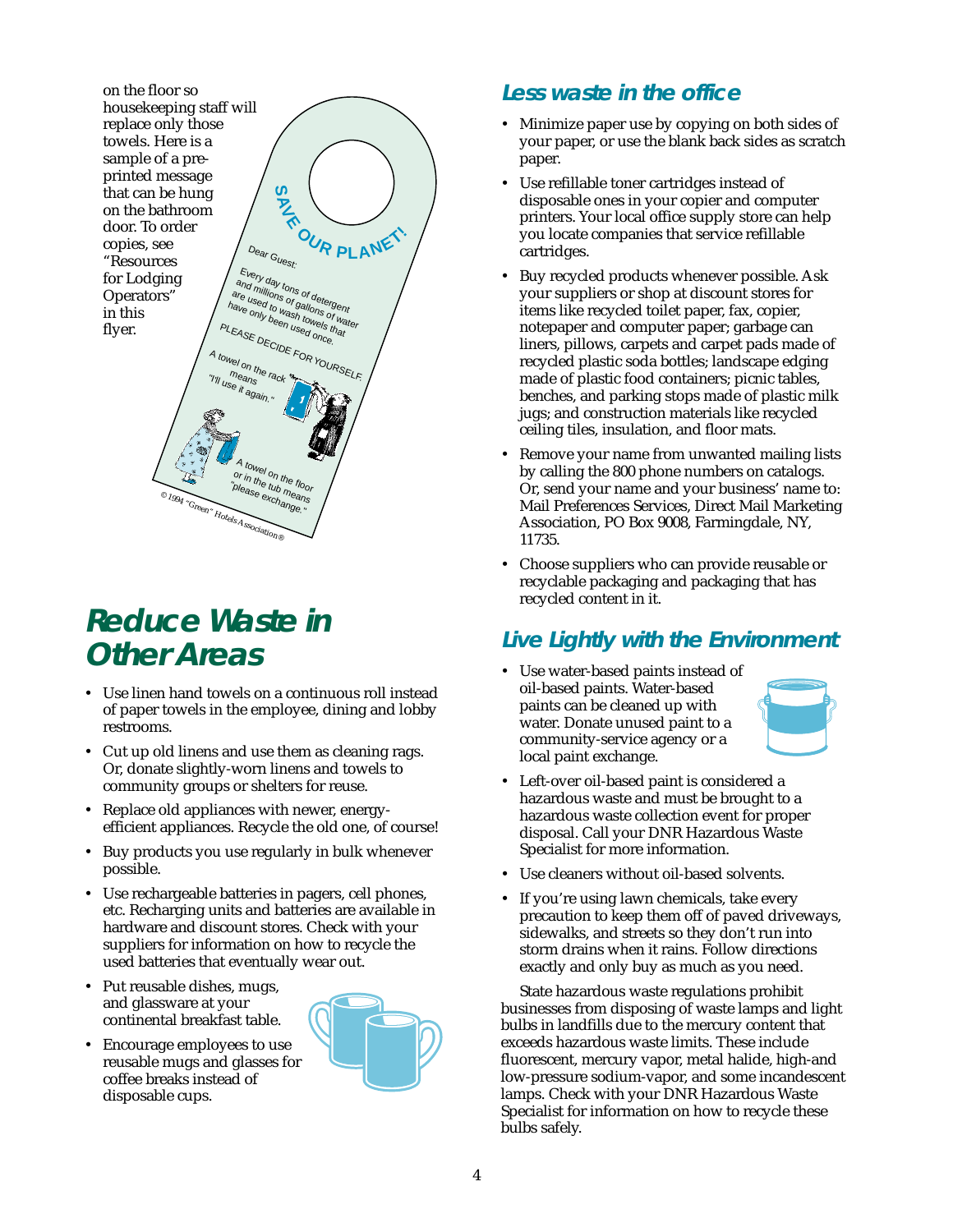# **Resources for Lodging Operators**

Water savers, energy-efficient light bulbs, organic cotton linens and sheets, non-hazardous cleaners, non-hazardous laundry detergents, composting supplies.

Real Goods 555 Leslie Street Ukiah, CA 95482 1-800-762-7325 www.realgoods.com

Pre-printed educational materials to promote recycling and waste reduction in guest rooms including table tents, door hangers, and flyers; sells water saving devices like low flow aerators, toilet dams, etc.

"Green" Hotels Association PO Box 420212 Houston TX 77242 713-789-8889 713-789-9786 FAX www.greenhotels.com



### **Waste reduction/recycling/ pollution prevention assistance**

#### **Wisconsin Department of Natural Resources**

Contact the business sector specialists or waste management staff at these DNR Regional offices:

**OR,** refer to the "Waste Reduction and Recycling, People to contact in Wisconsin" factsheet on the following DNR website: www.dnr.state.wi.us/ org/aw/wm/contacts/recycle.htm

**WasteCap Wisconsin** — A public-private partnership that offers site visits, seminars, and technical assistance to businesses. 414-961-1100, wastecap@wastecapwi.org, www.wastecapwi.org

**Buy Recycled Business Alliance** — A broad-based group of businesses and organizations committed to promoting the purchasing of recycled-content products. 414-453-1077, brba.nrc-recycle.org or www.buyrecycled.org/

**AROW** — A nonprofit association of government representatives, recycling services, businesses, and individuals. 608-745-0900, arow@mail.palacenet.net.

NOTE: DNR does not endorse or promote any specific product or business. This is a partial list of services available for making your business environmentally-friendly.

#### **Publications**

"Recycling and Source Separation for the Lodging Industry," #P93IC004, American Hotel and Motel Association, 84 p. Excellent description of ways to reduce waste and establish recycling collections, case studies, discussions of economic benefits, sample waste audits.

P.O. Box 753 Waldorf, MD 20604 301-705-7455 \$10 member, \$20 non-member

"Greening Your Property," by My Ton, published by Green Seal, 1996, 85 p. Very thorough discussion of environmental considerations when operating a motel, including solid waste, energy-efficient lighting, water management, indoor air quality; includes numerous work sheets to help determine costs and savings.

Educational Institute American Hotel and Motel Association PO Box 1240 East Lansing MI 48826-1240 517-353-5500 \$37.50

**The following materials can be ordered from Recycling Publications, WA/3, Wisconsin Department of Natural Resources, PO Box 7921, Madison, WI, 53707, 608-266-2111.**

"Recycling and Waste Reduction in the Restaurant Industry," PUB-CE-282 2001, 4 p. Description of waste reduction and recycling methods for managing wastes in the food service industry.

"Business Waste Reduction and Recycling: A Guide for the Workplace," PUB-CE-278 2001. Contains industry-specific tips for reducing, reusing, and recycling materials, case studies, and tips on buying recycled products.

"Recycling and Waste Reduction at Convenience Stores" PUB-CE-280 2001. A four page fact sheet giving store managers ideas of how to reduce disposal costs, and save natural resources.

"Special Events: Recycling and Waste Management" PUB-CE-281 2001. A four page factsheet design for special events and festival planners.